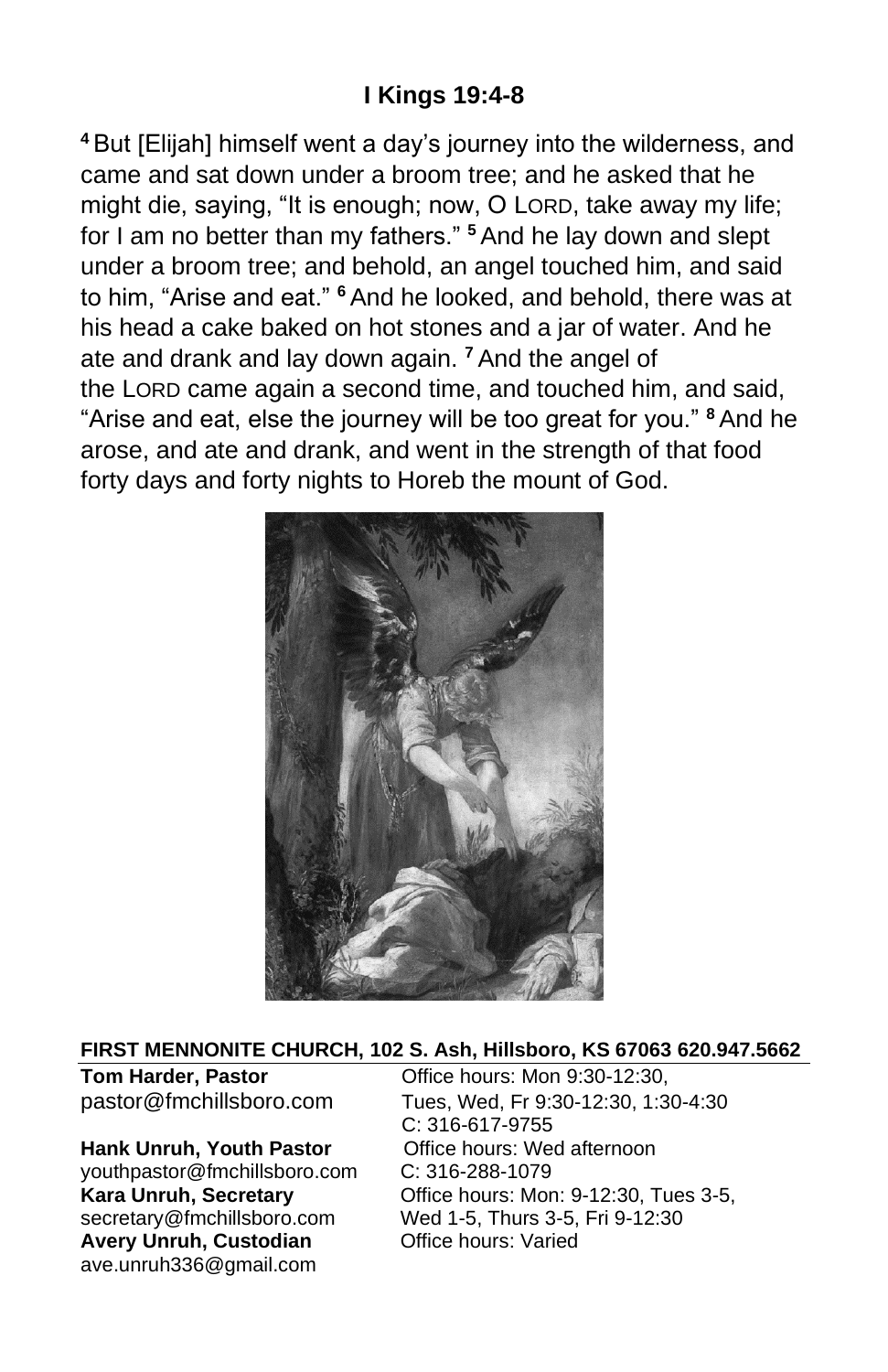

# **FIRST MENNONITE** CHURCH

In Christ – Making Disciples through Loving Relationships.

Worship 10:30 a.m.

### **Sunday Worship August 8, 2021 "Waiting on the Lord"**

## **GATHERING**

| <b>Gathering Music</b>    |                                                                     |                                 | Deb Ewert      |
|---------------------------|---------------------------------------------------------------------|---------------------------------|----------------|
| Welcome and Announcements |                                                                     |                                 | Nadine Friesen |
| Prelude to Worship        |                                                                     |                                 | Deb Ewert      |
|                           | *Call to Worship                                                    | Psalm 34:1-8                    | Nadine Friesen |
|                           | I will bless the LORD at all times; his praise shall continually be |                                 |                |
|                           | in my mouth.                                                        |                                 |                |
|                           | My soul makes its boast in the LORD; let the humble hear            |                                 |                |
|                           | and be glad.                                                        |                                 |                |
|                           | O magnify the LORD with me, and let us exalt his name               |                                 |                |
|                           | together.                                                           |                                 |                |
|                           | I sought the LORD, and he answered me, and delivered me             |                                 |                |
|                           | from all my fears.                                                  |                                 |                |
|                           | Look to him, and be radiant; so your faces shall never be           |                                 |                |
|                           | ashamed.                                                            |                                 |                |
|                           | This poor soul cried, and was heard by the LORD, and was            |                                 |                |
|                           | saved from every trouble.                                           |                                 |                |
|                           | The angel of the LORD encamps around those who fear him,            |                                 |                |
|                           | and delivers them.                                                  |                                 |                |
|                           | ALL: O taste and see that the LORD is good; happy are               |                                 |                |
|                           | those who take refuge in him.                                       |                                 |                |
| *Prayer                   |                                                                     |                                 | Nadine Friesen |
| *Hymn                     |                                                                     | "We Praise Thee, O God"         | VT 91          |
| <b>Hymn</b>               |                                                                     | "In the Bulb There Is a Flower" | VT 670         |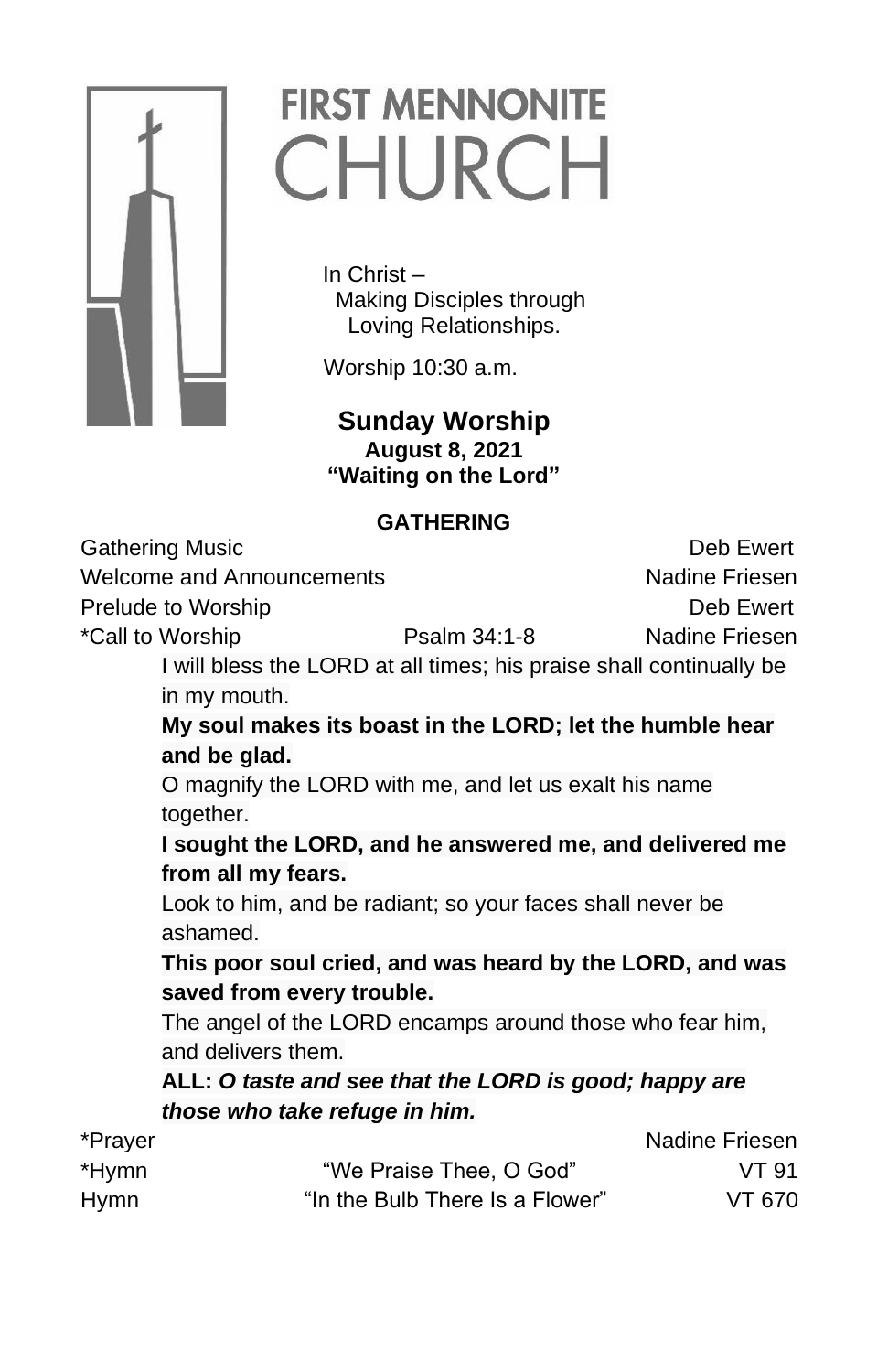### **SHARING**

Children's Story Sue Buchholz Sharing and Prayer **Doug Miller** Doug Miller Prayer Song **The Still and Know**" **VT 37** 

**LISTENING**

Scripture I Kings 19:4-8 Nadine Friesen Message **Manual Manual Waiting on the Lord** Aleen Ratzlaff

#### **RESPONDING**

\*Hymn of Benediction **Holly Swartzendruber** Holly Swartzendruber

"They that Wait Upon the Lord" *They that wait upon the Lord will renew their strength. They will mount up with wings as eagles. They will run and not be weary, They will walk and not faint. Teach me, LORD, teach me, LORD, to wait.*

**Postlude** 

\*Designates congregation standing

*A WARM WELCOME TO ALL who are gathered to worship, wherever you are, and whenever you watch this service!*

**Today's special offering will go to Mennonite Church USA.** If you would like to otherwise designate your offering, please make a note in your check's memo.

**Discover and Affirm, also known as DnA.** This is an opportunity to spend 90 minutes or so reflecting on your gifts and sense of calling. We are overdue for our regular offering of this exercise at FMC. More information will be announced this morning.

**Farewell for Wiebes and Harders.** A simple farewell is being planned for Glenn & Maura Wiebe and Keith & Judy Harder for next Sunday, August 15, following the worship service. Mark your calendar. More information to come.

**COVID-19 protocols:** The FMC Covid response team is urging the following in regard to the Covid virus: 1. Masks are highly recommended